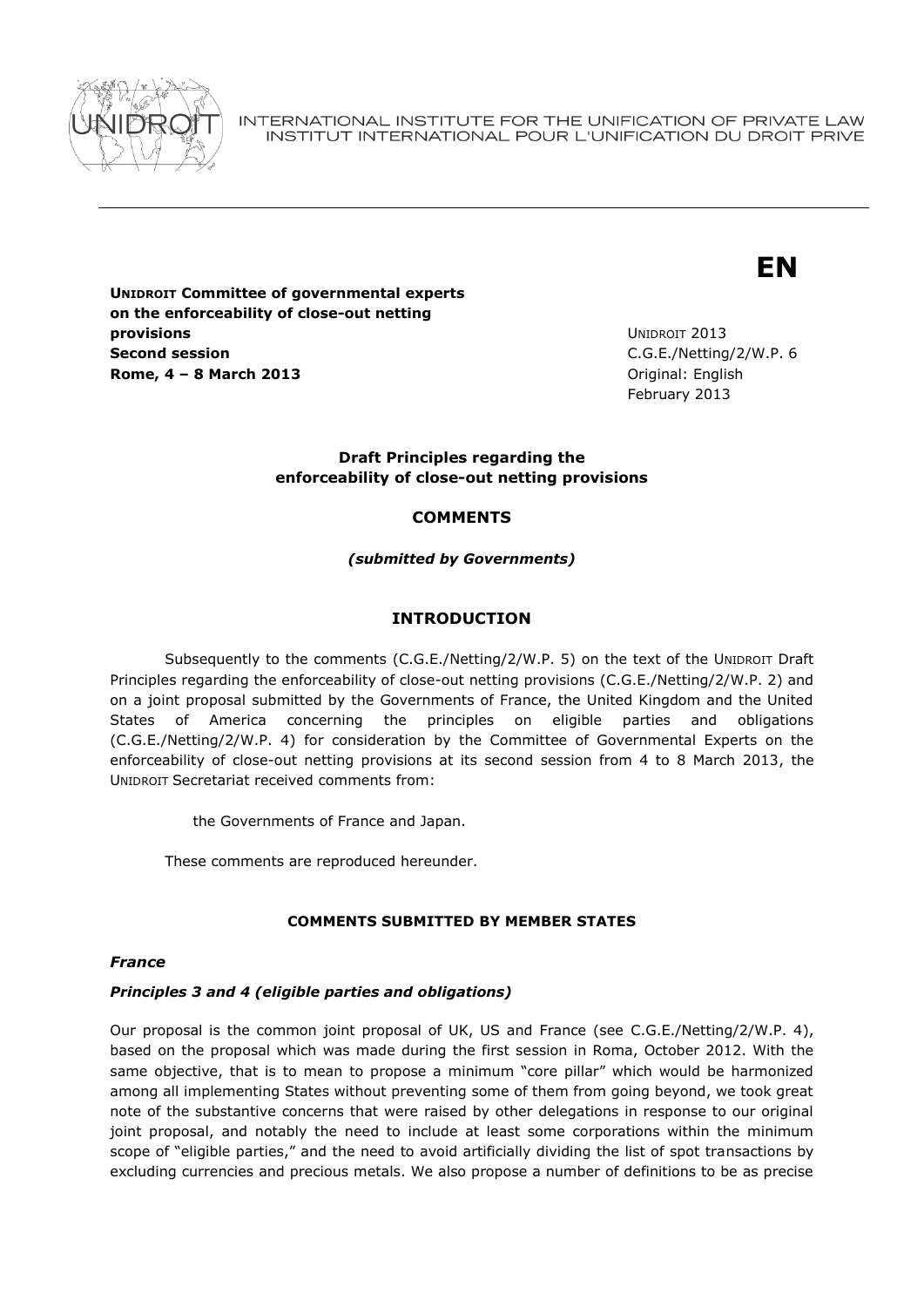as possible in our attempt to meet the maximum of concerns and viewpoints – see for instance eligible party meaning any person or entity other than a consumer and including a partnership, unincorporated association or other body of persons.

The rationale behind the "core pillar" approach is to recognize that, despite their interest and contribution to the mitigation of counterparty risk, the close-out netting provisions may conflict with major principles such as the recovery and resolution of corporations, the powers usually recognized to insolvency estates or courts etc. We then propose a "core pillar" as a signal for the implementing States that there is a general agreement on the need to put in place, at a minimum, an efficient close-out netting system for a determined type of parties and obligations (which are, for us, parties and obligations which may entail "systemic risk" in its broadest sense) whereas it would be still possible for the implementing States willing to, to go beyond. One example of a prudent approach could be the European directive on financial collateral arrangements adopted in 2002, which limits the close-out netting provisions to "financial transactions" between counterparties at least one of whom is a public authority or a financial institution.

### *Principle 8*

We globally support the new drafting of Principle 8 which now refers not only to an exception to Principle 7(c)(ii) but more generally to all Principles and enlarges the notion of a "temporary stay" to a "stay".

However, as Principle 8 is particularly important regarding the efficiency of the resolution regimes applicable to the financial institutions, we propose some amendments, in order to precise its scope. We should ensure that the UNIDROIT Principles are consistent with the national resolution regimes which would be adopted along the lines of the "Key Attributes of Effective Resolution Regimes for Financial Institutions". In this sense, we should distinguish between two key elements of the "Key Attributes of Effective Resolution Regimes for Financial Institutions" Part 4 "*Set-off, netting, collateralisation, segregation of client assets*":

- On the one hand, point 4.2 provides that "subject to adequate safeguards, entry into resolution and the exercise of any resolution powers should not trigger statutory or contractual set-off rights, or constitute an event that entitles any counterparty of the firm in resolution to exercise contractual acceleration or early termination rights provided the substantive obligations under the contract continue to be performed";
- But on the other hand, point 4.3 also provides that "should contractual acceleration or early termination rights nevertheless be exercisable, the resolution authority should have the power to stay temporarily such rights where they arise by reason only of entry into resolution or in connection with the exercise of any resolution powers".

In its present draft, Principle 8 seems to refer only to "a stay" (either temporary or not) whereas it should also mention the fact that entry into resolution and the exercise of any resolution powers should not trigger close out netting provisions, or constitute an event that entitles any counterparty of the firm in resolution to exercise close out netting provisions provided the substantive obligations under the contract continue to be performed. That is the reason why we suggest replacing "stay" by "any restriction related to the operation of a close-out netting provision". The power of the competent authority to delay the operation of close-out netting provisions should be interpreted as an additional measure, applicable in any case, for a very short and appropriate period of time.

Moreover, beyond crisis management measures (which are literally the resolution measures), the special derogation provided under Principle 8 should also cover crisis prevention measures, which are available to the competent authorities in order to ensure the financial stability and prevent the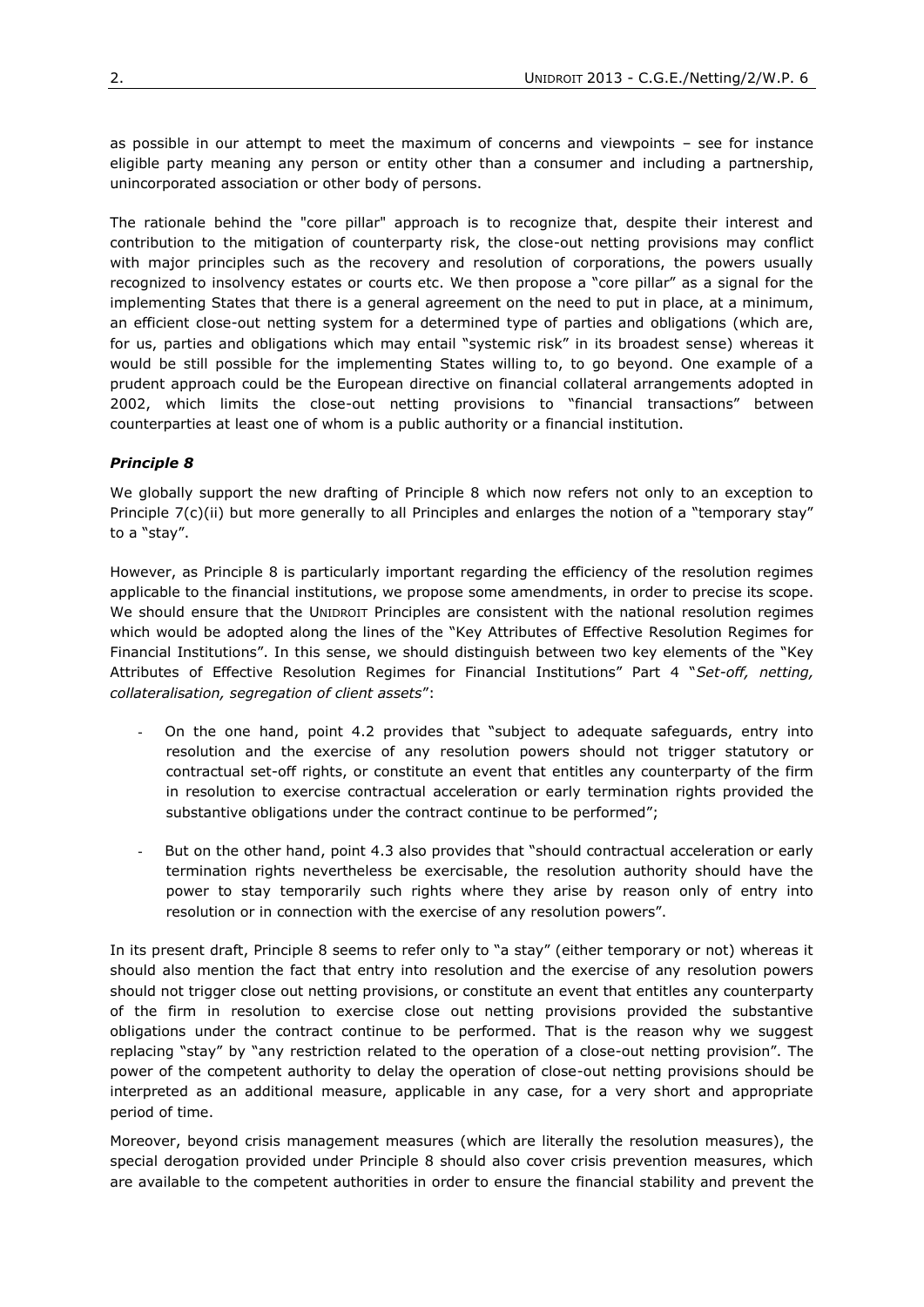occurrence of the systemic risk. Such prevention measures, which should be defined precisely, may consist in exercising one of the resolution powers (for instance the appointment of an administrator in order to administer reorganisation measures) without triggering formally the entry into a resolution regime. Such approach has been adopted for instance in the last Presidency compromise on the European Commission proposal for a Directive establishing a framework for the recovery and resolution of credit institutions and investment firms (see provisional article 60a and recital 87a in Annex).

Drafting suggestion:

Principle 8: Resolution of Financial Institutions

8. These Principles are without prejudice to **any restriction related to** a stay of the operation of a close-out netting provision which the law of the implementing State, subject to appropriate safeguards, may provide for **in the exercise of any resolution powers, including prevention crisis measures** in the course of resolution proceedings for financial institutions.

#### *Principle 9*

As explained in the key considerations, Principle 9 does not itself prescribe rules for identifying the law governing a close-out netting provision. Rather, the Principle describes the scope of the issues governed by this law. Furthermore, Principle 9(5) allows an opt-out for implementing States to retain more control over the enforceability of close-out netting provisions in insolvency proceedings before their own courts in the interest of their public policy choices. While we fully agree with this objective, we would suggest some minor changes to this draft paragraph to make it clearer that the implementing State could provide in its law the determination of the scope and the conditions of enforcement of the close-out netting. Thus, a State could choose either that its "lex concursus" should prevail over the "lex contractus" or the contrary. The expression "the law of the opening of proceedings" appears more accurate with respect to the internal legal order of the State. We also suggest the addition of "resolution proceedings", consistently with Principle 8, to avoid the confusion between two procedures which are very different<sup>1</sup>.

Drafting suggestion:

(5) Notwithstanding the above, if insolvency **or resolution** proceedings have been commenced in respect of a party to the close-out netting provision [or a branch of that party] and under a law other than the law determined in accordance with paragraph (1), the implementing State may provide that the law governing the insolvency**of the opening of** proceedings governs also

a) the determination of the scope of parties and obligations that are eligible for close-out netting for the purposes of

**b)** the **conditions of** enforcement of the close-out netting provision in the context of insolvency **or resolution** proceedings before the courts of the relevant implementing State; and

b**c**) the avoidance of a close-out netting provision as a fraudulent transaction or as a preference that is detrimental to other creditors of the insolvent party.

#### *General comments*

The comments of the draft principles are right to underline the advantages of close-out netting, such as the reduction of systemic risk and risk of counterparty. However, we think that this presentation could be improved by mentioning that, over all after the financial crisis, close-out

 $1$  We would suggest similar changes in the Explanation and commentary to distinguish "resolution" and "insolvency" rather than assimilating them.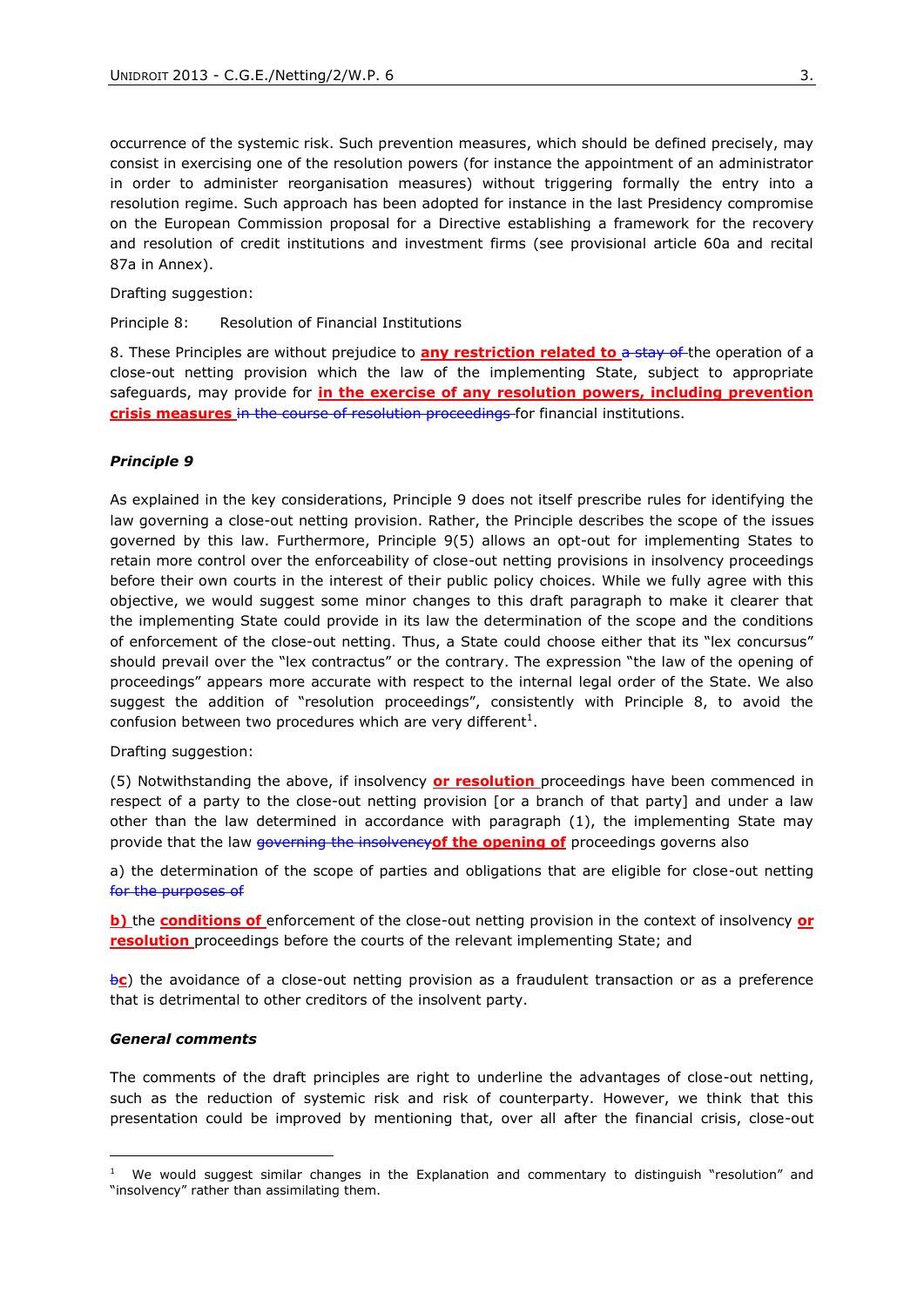netting has also some drawbacks -additionally to the interferences with insolvency proceedings. For instance, the effect of close-out netting on systemic risk is in reality more ambivalent than strictly positive: indeed, the automaticity of the triggering of close-out netting can lead to systemic risk. Moreover, thanks to the protection it creates, close-out netting gives the possibility to take much bigger exposures on financial markets which at the end could negatively impact on the global financial stability.

Such arguments were developed by previous UNIDROIT S78B/CEM/1/Doc.2 document (August 2010) from Ph. Paech: "*Since the 2007/2009 financial crisis it has become clear that automatic enforceability of netting agreements not only brings advantages but may carry significant disadvantages in times of pressure on the financial market. The Basel Cross-border Bank Resolution Group (CBRG) insists that these dangers, if not addressed appropriately, are anything but negligible. (…) The possibility of close-out netting actually exacerbating the risk to systemic stability represents a serious drawback of automatic close-out mechanisms featuring as an element of netting agreements*." We would suggest quoting some of these elements to be integrated in the Introduction or the Explanation/Commentary parts of the Draft Principles.

**Annex: Last provisional Presidency compromise on the European Commission proposal for a Directive establishing a framework for the recovery and resolution of credit institutions and investment firms** 

*Recital 87a 'crisis prevention measure' means the appointment of a special manager under Article 24 or the exercise of the write down power under Article 51;*

## *Article 60 (a)*

*Exclusion of termination, suspension and set-off rights*

*1. A crisis prevention measure or a crisis management measure shall in itself not be recognised as an enforcement event within the meaning of Directive 2002/47/EC of the European Parliament and of the Council or as insolvency proceedings within the meaning of Directive 98/26/EC of the European Parliament and of the Council.* 

*2. A crisis prevention measure or a crisis management measure shall in itself not make it possible for anyone to:*

*(a) exercise any termination, suspension or set-off right;* 

*(b) obtain possession or exercise control over any property of the institution under resolution;* 

*(c) affect any contractual rights of the institution under resolution.* 

*3. This Article shall not affect the right of a person to take an action referred to in paragraph 2 where that right arises by virtue of an event other than the crisis prevention measure or the crisis management measure.*